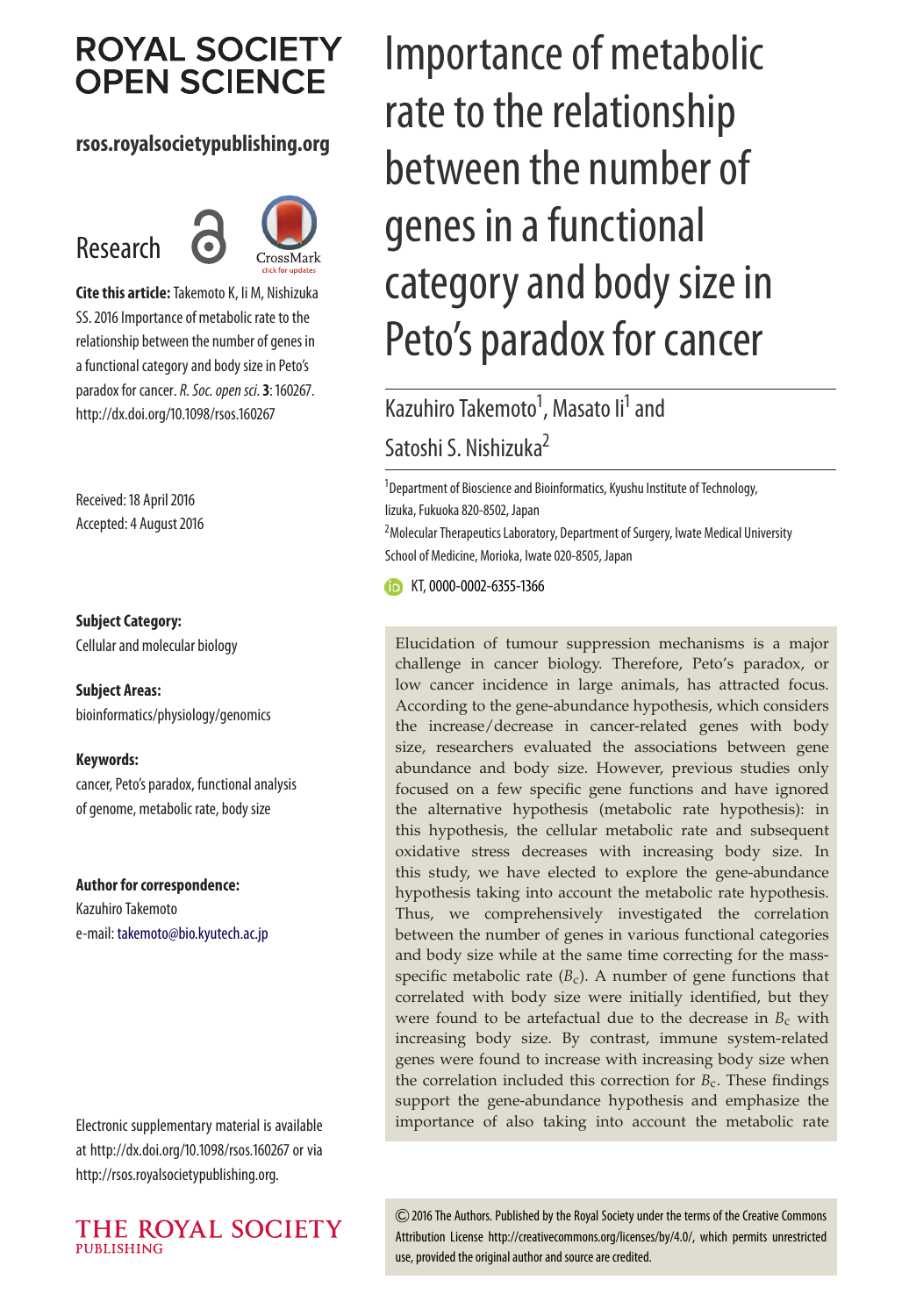when evaluating gene abundance–body size relationships. This finding may be useful for understanding cancer evolution and tumour suppression mechanisms as well as for determining cancer-related genes and functions.

## 1. Introduction

Cancer is a complex and robust disease that remains difficult-to-treat despite the development of numerous anti-cancer therapies [\[1](#page-9-0)[,2\]](#page-9-1). Elucidation of cellular tumour suppression mechanisms is a longstanding goal for cancer researchers. In recent years, Peto's paradox, first reported in 1975 [\[3\]](#page-9-2), has attracted renewed attention to this topic [\[4\]](#page-9-3). This paradox is often explained as follows: assuming that the probability of normal cells transitioning to cancer cells is equivalent among all cells, larger animals (i.e. organisms with more cells) are expected to show a higher incidence of cancer. However, a positive correlation between body size (or mass) and cancer incidence has not been observed [\[4–](#page-9-3)[6\]](#page-9-4). In fact, previous studies have reported no association between body size and cancer incidence (and also the lifespan-adjusted equivalent) [\[7](#page-9-5)[,8\]](#page-9-6). These results indicate the existence of body-size-dependent mechanisms of tumour suppression.

Several hypotheses have been proposed to resolve Peto's paradox (or to explain body-size-dependent suppression mechanisms). The metabolic rate hypothesis [\[9,](#page-9-7)[10\]](#page-9-8) is particularly interesting because cancer cells have altered glucose metabolism in that they typically possess enhanced aerobic glycolysis (the socalled Warburg effect). This hypothesis states that larger animals have relatively lower cancer incidence because the metabolic (oxygen consumption) rate per unit body mass, which is roughly equal to the rate at the cellular level, decreases with body size. Oxygen radicals often enhance ontogenetic mutations and induce the transition from normal cells to tumour cells. In short, large animals have lower cancer rates, because they can avoid oxidative stress and subsequent genetic mutations. In fact, oxidative DNA damage is associated with metabolic rate [\[11\]](#page-9-9), and the mutation rate decreases with body size because of the decrease in the mass-specific metabolic rate [\[12,](#page-9-10)[13\]](#page-9-11). The negative correlation between massspecific metabolic rate (*B*c) and body mass (*M*) is well known in the context of Kleiber's Law (or the allometric scaling of metabolic rate) [\[14](#page-9-12)[–16\]](#page-9-13); in particular, the relationship between metabolic rate (*B*) and body mass is generally described as a power-law function:  $B \propto M^{3/4}$ . Thus, mass-specific metabolic rate shows a power-law decay with body mass:  $B_c = B/M \propto M^{-1/4}$ . The metabolic rate hypothesis may show promise for resolving Peto's paradox; however, it is unsuitable for investigating the cellular (microscopic) mechanisms of tumour suppression, because it is based on physiology (macroscopic behaviour). In addition to this, the basis for allometric scaling of metabolic rate is still unclear even though several hypotheses, or models, have been proposed [\[17](#page-9-14)[–21\]](#page-9-15).

Genetic studies are useful in this context. In particular, a number of cancer-related genes (e.g. tumour suppressor genes (TSGs) and oncogenes) and pathways [\[22](#page-9-16)[,23\]](#page-9-17) have been identified by several new technologies including the use of high-throughput methods. Previous studies have proposed an alternative hypothesis: the *gene-abundance hypothesis* [\[5,](#page-9-18)[24](#page-9-19)[,25\]](#page-9-20), which states that larger animals have more (and/or more highly expressed) genes that suppress cancer progression (e.g. TSGs) and fewer (and/or more lowly expressed) genes that induce cancer growth. Further theoretical and experimental studies have provided deeper insights into this hypothesis. For example, a theoretical study [\[24\]](#page-9-19) showed that the number and/or expression levels of (proto-)oncogenes decreases with increasing body size, whereas the number and/or expression levels of TSGs are hardly correlated with body size because of energetic limitations. In particular, the increase of TSGs requires energetic costs resulting from repairing mutations and reproduction; thus, such an evolutionary strategy (i.e. the increase of TSGs) for cancer suppression is hardly adopted (see [\[24\]](#page-9-19) for details). A comparative genomic study [\[26\]](#page-9-21) demonstrated that bowhead whale-specific gene mutations were linked to cancer and ageing; moreover, it reported that duplications frequently occurred in genes related to DNA-repair, cell cycle and ageing. Another study [\[8\]](#page-9-6) showed that elephants have a larger TP53 copy number, which is a well-known TSG, compared with other mammals, and also reported that elephant cells are more resistant to DNA damage, than human cells. Retroviral integration can also induce cancer. A previous study [\[27\]](#page-9-22), based on bioinformatics and mathematical biology, has shown that the levels and activity of endogenous retroviruses (ERVs) acquired in the last 10 Myr decrease with body size; it was also reported that the mean age of ERVs increases with body size. Inspired by the fact that cancer cell mutations directly increase the number of microsatellites in tumour DNA [\[28\]](#page-9-23), researchers have revealed that the number of microsatellites decreases with body size [\[29\]](#page-9-24). Taken together, these results support the gene-abundance hypothesis.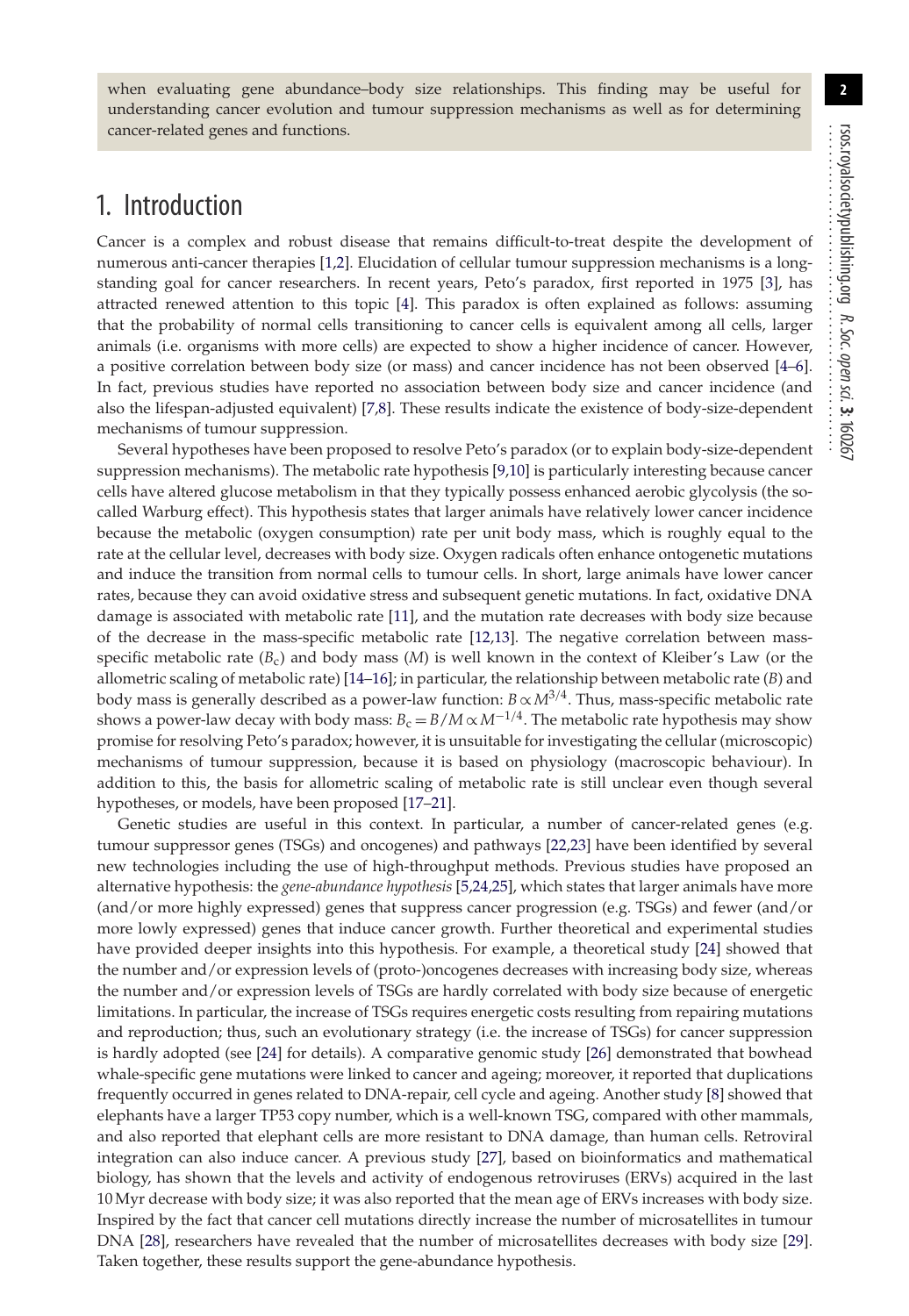However, a more careful examination may be required to prove the validity of the gene-abundance hypothesis. Previous studies have only focused on the relationship between specific biological functions and body size, and they generally compared functions among a few mammals. The effect of metabolic rate (i.e. the metabolic rate hypothesis) also needs to be considered when investigating the gene abundance–body size relationships. The gene-abundance hypothesis may therefore be overlapping with the metabolic rate hypothesis. In particular, it remains possible that the gene abundance–body size relationships are spurious correlations that result from the body-size-dependent metabolic rate. For example, the number of genes in a functional category (NOGF) generally shows a positive correlation with the mass-specific metabolic rate [\[30\]](#page-9-25) (i.e. a number of functional categories are associated with mass-specific metabolic rate). This fact predicts that NOGF will generally show a negative correlation with body size because of the negative association between mass-specific metabolic rate and body size. Moreover, oncogenes and tumour suppressors are known to regulate metabolism (reviewed in [\[9,](#page-9-7)[10\]](#page-9-8)). For example, Myc is an oncogene that is known to regulate glycolysis and to activate mitochondrial biogenesis, whereas the p53 protein, which is a tumour suppressor, is known to inhibit glycolysis. Glycolysis and biogenesis are strongly related to respiration (i.e. metabolic rate). Assuming that oncogenes generally increase the metabolic rate at the cellular level and that TSGs decrease it, the number of oncogenes and TSGs are expected to show negative and positive associations with body size, respectively. This expectation is consistent with the prediction from the gene-abundance hypothesis.

Therefore, we performed an integrated evaluation of the metabolic rate hypothesis and the geneabundance hypothesis. In particular, genomic data, metabolic rate and body size for mammals were collected from public databases and the literature, and using statistical methods, the relationships between NOGF and body size were investigated by removing the effect of mass-specific metabolic rate.

## 2. Material and methods

#### 2.1. Data on metabolic rate, body mass and genome

We used data on mammalian metabolic rates and body masses obtained in our previous study [\[30\]](#page-9-25). Additionally, we also collected data for those mammals whose genomes were available in a specieslevel database within the Kyoto Encyclopedia of Genes and Genomes (KEGG) database [\[31\]](#page-9-26). The units of mass-specific metabolic rate and body mass were converted to watts per gram  $(W/g)$  and grams  $(g)$ , respectively. To reduce the phylogenetic signals, one representative species was selected from each genus, according to the year in which the species genome sequence was first completed. Finally, we obtained data for 33 mammals (electronic supplementary material, table S1).

#### 2.2. Functional categories of genes

The method we used is almost similar to that reported in our previous study [\[30\]](#page-9-25). We used the third level of KEGG BRITE Functional Hierarchy [\[32\]](#page-9-27) in the KEGG metabolic map [\(www.genome.jp/kegg-bin/](www.genome.jp/kegg-bin/get_htext?br08901.keg) [get\\_htext?br08901.keg\)](www.genome.jp/kegg-bin/get_htext?br08901.keg) for measuring the number of genes in functional categories. We downloaded the data on functional category–gene identifier relationships of species S from the KEGG FTP site [\(ftp.bioinformatics.jp/kegg/brite/organisms/S/S00001.keg\)](ftp.bioinformatics.jp/kegg/brite/organisms/S/S00001.keg) on 9 May 2015, where S corresponds to the KEGG organism identifier (electronic supplementary material, table S1). In this study, we did not consider Gene Ontology (GO) [\[33\]](#page-9-28) as an alternative definition of functional categories because there were fewer organisms whose annotations in the GO database were completed, compared to those in the KEGG database. In addition, we selected TSGs and oncogenes identified in the literature [\[22,](#page-9-16)[23\]](#page-9-17). In total, we investigated 342 functional categories.

#### 2.3. Statistical analysis

Statistical analysis was performed using R software (v. 3.2.4; [www.r-project.org\)](www.r-project.org). The association between NOGF and body size/mass-specific rate was evaluated based on the Pearson's product-moment correlation coefficient *r* and its associated *p*-value. Mass-specific metabolic rate and body mass were log-transformed for all analyses. To evaluate NOGF–body size correlations when the mass-specific metabolic rate was kept constant, the partial correlation analysis was considered; in particular, we used the *pcor* function that is available in the R package *ppcor* (v. 1.1). Additionally, we also considered a multivariate analysis; in particular, the standardized partial regression coefficient for *M* in the formula NOGF ∼ *M* + *B*<sup>c</sup> (i.e. the *B*c-corrected estimate) was calculated for each functional category using the *lm*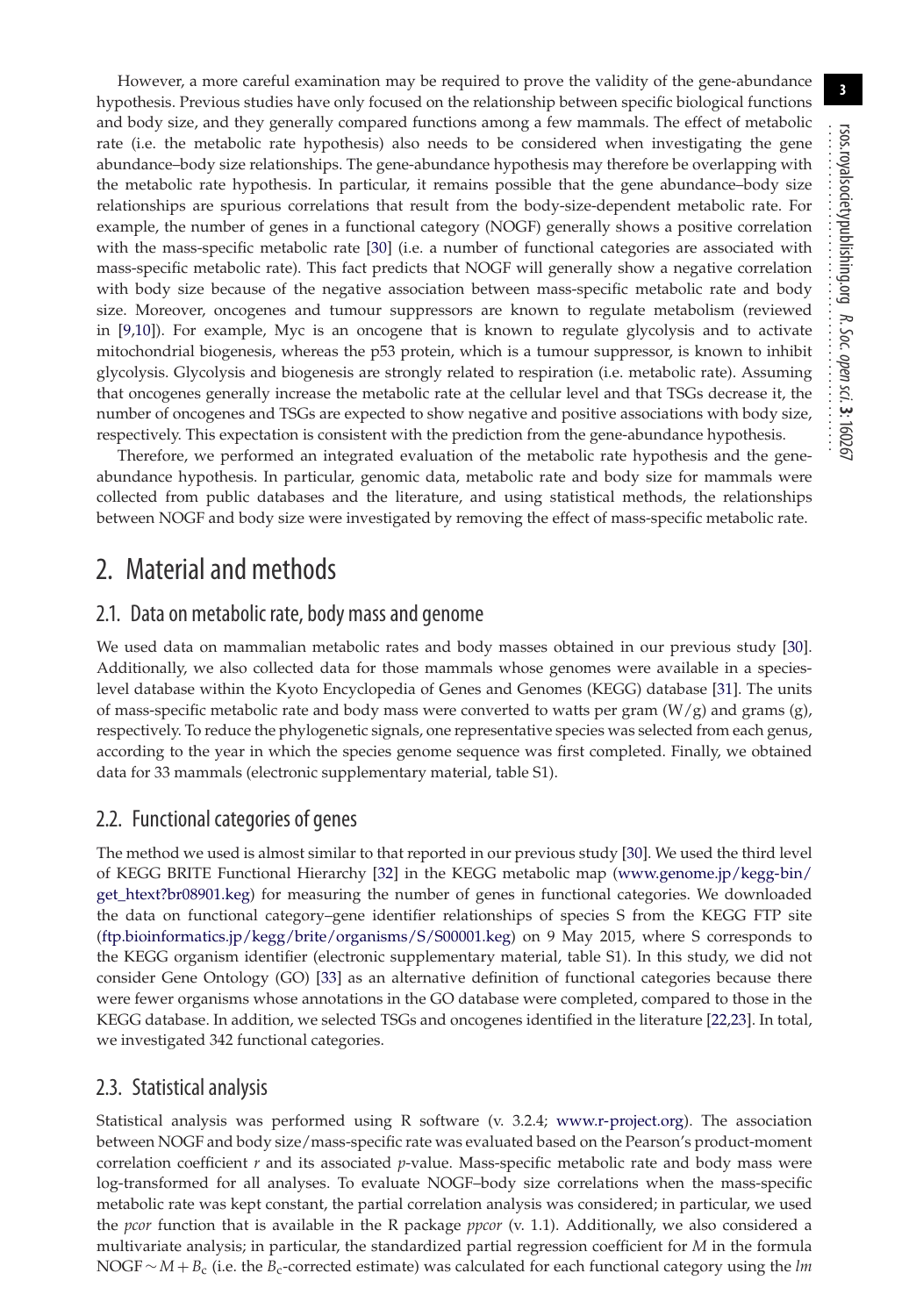**4**

To find the functional categories that are specifically associated with body size, we used an enrichment analysis based on Fisher's exact test, inspired by gene set enrichment analysis [\[34\]](#page-9-29). In particular, for the KEGG BRITE Functional Hierarchy we focused on the second and third functional hierarchical levels and calculated the statistical significance, defined as −log10(*p*-value using Fisher's exact test), for the ratio of functional categories (i.e. the categories at the third level) correlated with body size (*p* < 0.05) to all the functional categories in the upper (i.e. second-level) category. The *fisher.test* function was used to perform Fisher's exact test. The changes in the *p*-value threshold for the NOGF–body size correlations did not significantly affect the conclusion.

#### 2.4. Phylogenetically independent contrasts

Phylogenetically independent contrasts (PICs) [\[35\]](#page-9-30) of the variables were evaluated in order to remove any possible phylogenetic effect on the association between biological variables in the context of the phylogenetic comparative analysis [\[36,](#page-9-31)[37\]](#page-9-32). This method is similar to that used in our previous study [\[38\]](#page-9-33). In particular, the mammalian phylogenetic tree was constructed using the matrix extracellular phosphoglycoprotein precursor (MEPE) gene (electronic supplementary material, figure S1), downloaded from the KEGG database on 20 August 2015. Note that the platypus, *Ornithorhynchus anatinus*, was omitted from the tree because the MEPE gene for this species was not found. Based on the phylogenetic tree, the PICs were calculated using the function *pic* in the R package *ape* (v. 3.4).

### 3. Results

#### 3.1. The number of genes in functional categories generally show a negative correlation with body size

We found that NOGF was generally associated with body size. Genome size and the total number of genes (proteins) did not affect the observed NOGF–body size correlations because body size did not correlate with either genome size ( $r = -0.054$ ,  $p = 0.77$ ) or number of proteins ( $r = -0.17$ ,  $p = 0.35$ ).

In general, the associations observed were negative [\(figure 1](#page-4-0)*a*). In particular, the mean of *r* was −0.14 (95% CI, from −0.16 to −0.12). About 13% (43/342) of the functional categories showed a statistically significant correlation with body size  $(p < 0.05)$ ; also the electronic supplementary material, table S2). For example, the number of oncogenes decreases with body size  $(r = -0.38, p = 0.031)$ ; by contrast, the number of TSGs shows no correlation with body size  $(r = -0.28, p = 0.11)$ . This result supports the gene-abundance hypothesis and is consistent with the theoretical prediction [\[24\]](#page-9-19) that the number of oncogenes decreases with body size, whereas the number of TSGs is almost independent of body size due to reproduction. In addition, disease incidence (and by inference disease-related genes) also decreases with increasing body size. For instance, body size was negatively associated with viral myocarditis ( $r = -0.63$ ,  $p = 8.0 \times 10^{-5}$ ), type I diabetes mellitus ( $r = -0.57$ ,  $p = 6.1 \times 10^{-4}$ ), and graftversus-host disease ( $r = -0.55$ ,  $p = 3.7 \times 10^{-3}$ ). These observed negative associations could be considered reasonable because these diseases possibly arise due to cancer treatment and/or because they increase the incidence of cancer [\[39–](#page-9-34)[41\]](#page-9-35). Therefore, this result also supports the gene-abundance hypothesis.

#### 3.2. Body-size-dependent metabolic rate strongly influences correlations between the number of genes in functional categories and body size

A conclusion that the gene-abundance hypothesis is correct needs to be made with caution, because it remains possible that the observed associations are spurious. For some of the functional categories, the NOGF–body size relationships were found to be questionable. For example, the relationship between cancer and transduction of taste signals could not be explained biologically although a negative correlation between NOGF and body size was clearly observed ( $r = -0.57$ ,  $p = 6.9 \times 10^{-4}$ ; see also §3.3). Similarly, the association between serotonergic synapses and body size ( $r = -0.48$ ,  $p = 5.2 \times 10^{-3}$ ) could also not be readily explained in the context of tumour biology. We can, however, speculate that the observed association may suggest a role for serotonin in cancer, because low doses of serotonin are known to inhibit cancer growth by decreasing tumour blood supply [\[42\]](#page-10-0). It should be noted that blood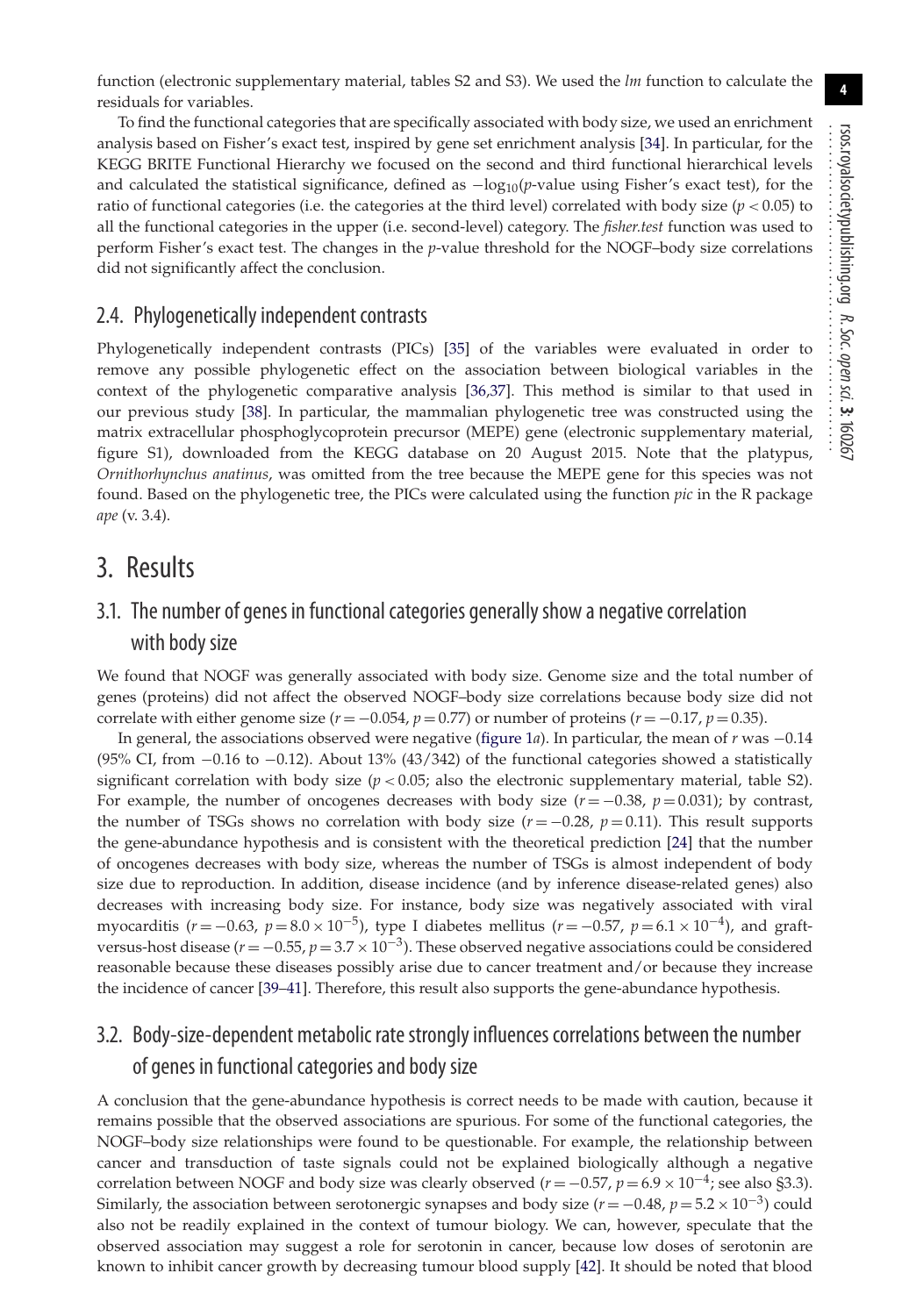

<span id="page-4-0"></span>**Figure 1.** Distribution of the correlation coefficient between the NOGF and body mass (*M*). Mass-specific metabolic rate (*B*c) correction was (*a*) not considered (*b*) considered. The filled area indicates the*p*-value of less than 0.05.

supply is positively correlated with metabolic rate [\[15](#page-9-36)[,17\]](#page-9-14). In summary, these observations suggest the possibility that genetic changes may have an indirect effect on cancer. In particular, the genetic change does not contribute directly to the inhibition or enhancement of cancer growth; rather it implies that genetic changes (e.g. increase/decrease in NOGFs) lead to a change in metabolic rate, which then influences cancer growth. Therefore, the noted differences in metabolic rate according to body size should be taken into consideration when evaluating NOGF–body size associations. In particular, NOGFs are expected to show negative correlations with body size, because they are positively correlated with mass-specific metabolic rate which itself is negatively correlated with body size. In fact, all the statistically significant correlations that were observed, were negative [\(figure 1](#page-4-0)*a*); moreover, the observed NOGF–body mass negative correlation was not concluded when corrected with the mass-specific metabolic rate using the partial correlation analysis [\(figure 1](#page-4-0)*b*).

Additional results suggest the influence of metabolism on the NOGF–body size relationship. In particular, functional categories related to metabolism were frequently observed (see the following section for details). For example, body size was linked to lipid metabolism (e.g. fatty acid degradation [\(figure 2](#page-5-0)*a*; *r* = −0.46, *p* = 6.7 × 10<sup>-3</sup>) and fatty acid biosynthesis (*r* = −0.50, *p* = 3.3 × 10<sup>-3</sup>)) as well as nucleotide (pyrimidine) metabolism (*<sup>r</sup>* = −0.52, *<sup>p</sup>* <sup>=</sup> 1.7 <sup>×</sup> <sup>10</sup>−3). Lipid metabolism [\[10](#page-9-8)[,43\]](#page-10-1) and nucleotide metabolism [\[10,](#page-9-8)[44\]](#page-10-2) are known to play important roles in cancer. However, their role in cancer is often considered in the context of energy regulation, which of course is related to metabolic rate [\[16\]](#page-9-13). In addition, fatty acids are believed to determine metabolic rate (the so-called *membrane-pacemaker hypothesis* [\[45](#page-10-3)[–47\]](#page-10-4)). In fact, the number of genes involved in lipid metabolism is known to be correlated with the mass-specific metabolic rate [\[30\]](#page-9-25). In our dataset, the number of genes involved in fatty acid degradation was also positively correlated with mass-specific metabolic rate [\(figure 2](#page-5-0)*b*; *r* = 0.49, *p* = 3.4 × 10<sup>-3</sup>).

For all functional categories, we calculated the correlation coefficient between the NOGF–body mass  $(M)$  correlation and the NOGF–mass-specific metabolic rate  $(B<sub>c</sub>)$  correlation [\(figure 2](#page-5-0)*c*). Assuming that the mass-specific metabolic rate influences the NOGF–*M* correlation, a negative association between the NOGF–*M* correlation and the NOGF–*B*c correlation was observed due to the observed negative correlation between mass-specific rate and body mass ( $r = -0.95$ ,  $p < 2.2 \times 10^{-16}$ ):  $B_c \propto M^{-0.24 \pm 0.01}$ . As expected, this negative association was confirmed [\(figure 2](#page-5-0)*c*;  $r = -0.96$ ,  $p < 2.2 \times 10^{-16}$ ). This result indicates that the observed NOGF– $M$  correlations result from the  $B_c$ – $M$  correlation.

#### 3.3. Immune system-related genes increase with body size when the mass-specific metabolic rate is kept constant

We used a partial correlation analysis to eliminate the effect of the mass-specific metabolic rate on the NOGF–*M* correlations, and found that the NOGF–*M* associations for functional categories changed significantly [\(figure 3\)](#page-5-1). In particular, the NOGF–*M* associations, identified by a simple correlation analysis, were not observed when the effect of metabolic rate was considered. For example, the observed NOGF–*M* correlation for taste transduction [\(figure 3](#page-5-1)*a*;  $r = -0.57$ ,  $p = 6.9 \times 10^{-4}$ ) was not observed when

**5**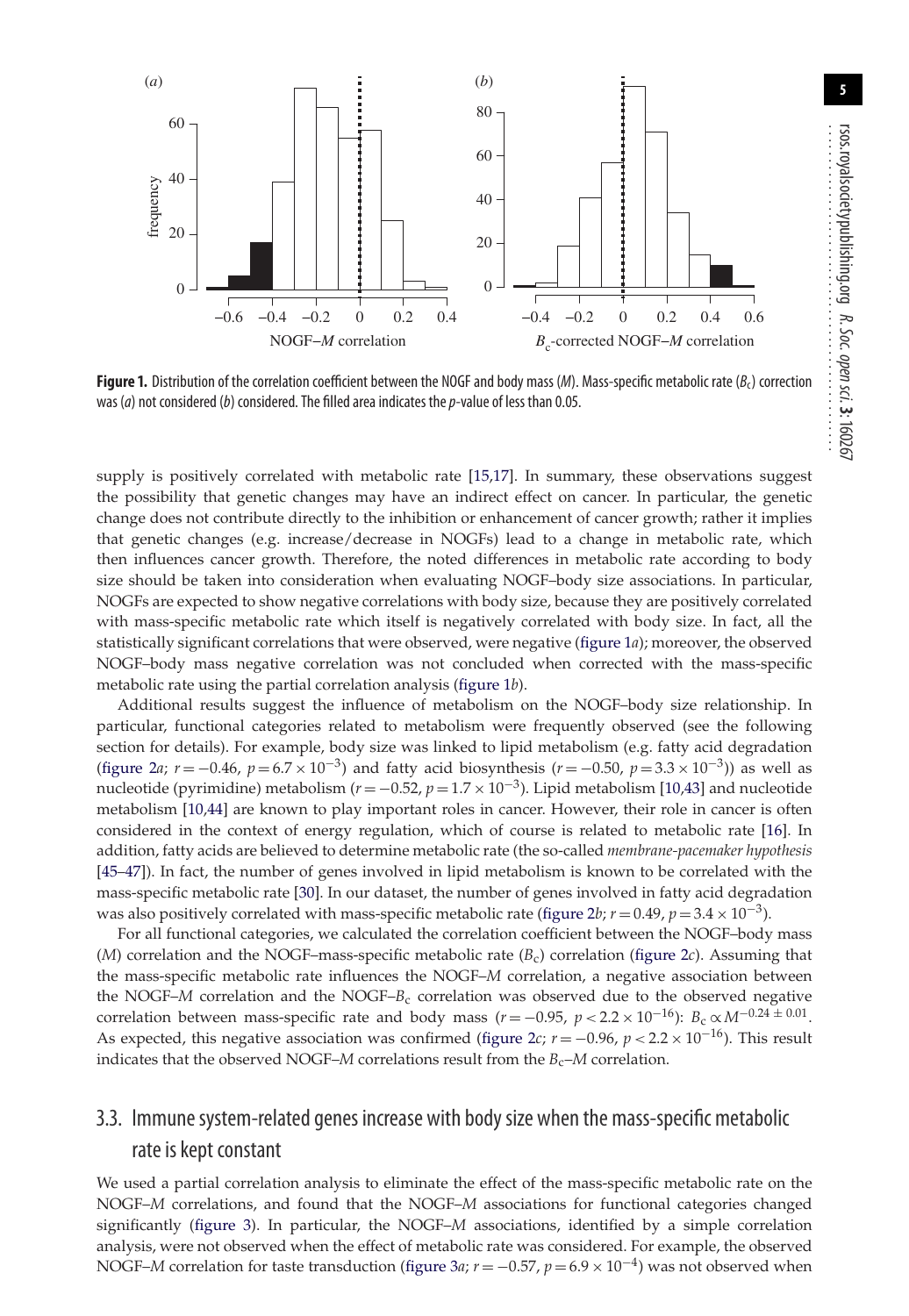

<span id="page-5-0"></span>**Figure 2.** Relationship between the NOGF, body mass (*M*) and mass-specific metabolic rate ( $B_c$ ). Correlations of NOGF for fatty acid degradation with (*a*) log(*M*) and (*b*) log(*B*c). (*c*) Scatter plot of the correlation coefficient (*r*) between NOGF and*M*versus*r*between NOGF and  $B_c$ .



<span id="page-5-1"></span>**Figure 3.** Change in the relationship between the NOGF and body mass (*M*). (*a*) NOGF–*M*correlation for taste transduction. (*b*) NOGF–*M* correlation for taste transduction corrected with the mass-specific metabolic rate (*B*c). (*c*) Scatter plot for the determination of coefficient (*R*2 ) of NOGF–*M* correlation versus*R*<sup>2</sup> of NOGF–*M* correlation corrected with *B*c. The solid line indicates the diagonal line.

corrected for the mass-specific metabolic rate [\(figure 3](#page-5-1)*b*;  $r_p = 0.013$ ,  $p = 0.94$ ). This indicates that most of the observed correlations were artefacts likely occurring due to the body-size-dependent massspecific metabolic rate. Moreover, the mean of  $r<sub>p</sub>$  was positive (0.054 (95% CI, from 0.036 to 0.072); see also [figure 1](#page-4-0)*b*), unlike in the case of simple correlation analysis where the metabolic rate effect was not considered [\(figure 1](#page-4-0)*a*). Around 6% (20/342) of the functional categories showed a statistically significant correlation with body size  $(p < 0.05$ ; see also the electronic supplementary material, table S2). Representative examples of the functional categories that were correlated with body mass when the mass-specific metabolic rate was kept constant are shown in [table 1.](#page-6-0) For example, the increase in

*R. Soc.*

................................................

 *open*

 *sci.* **3**: 160267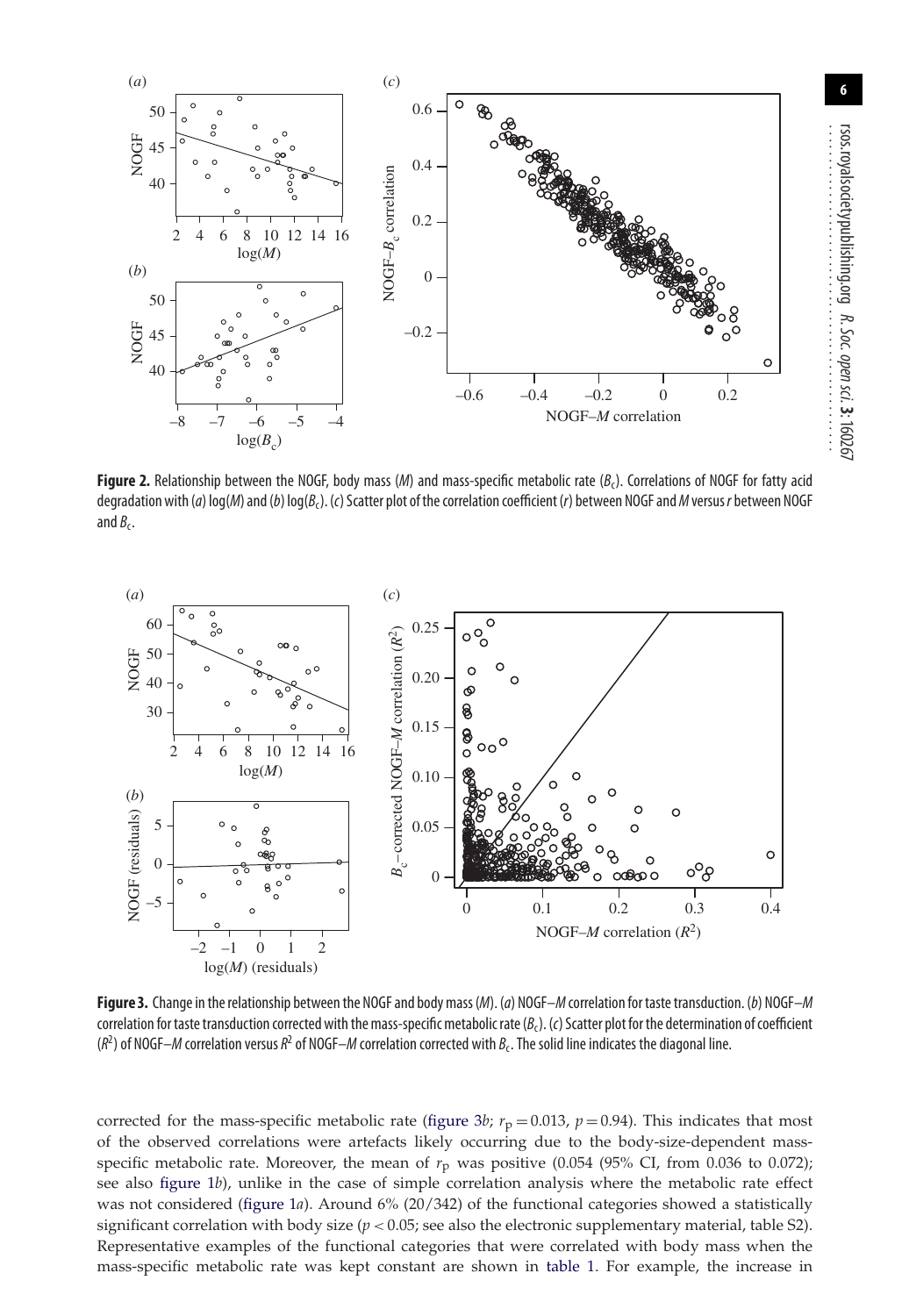

<span id="page-6-1"></span>

<span id="page-6-0"></span>**Table 1.** Correlations between the NOGF and body mass. The partial (mass-specific metabolic rate-corrected) correlation coefficients (*r*p) and correlation coefficients (*r*) are shown. The functional categories are only represented when the *p*-value is less than 0.01 using the partial correlation analysis (see electronic supplementary material, table S2 for the full version), and they are displayed in descending order of *r*p. Parenthetic values indicate the*p*-values.

|                                      |                                           | $B_c$ -corrected G-M correlation | $G-M$ correlation |
|--------------------------------------|-------------------------------------------|----------------------------------|-------------------|
| upper category                       | functional category                       | $r_{\rm p}$ ( <i>p</i> -value)   | $r(p$ -value)     |
| immune system                        | toll-like receptor signalling pathway     | $0.51(3.2 \times 10^{-3})$       | 0.18(0.32)        |
| immune system                        | $Fc\varepsilon Rl$ signalling pathway     | $0.50(4.0 \times 10^{-3})$       | 0.12(0.49)        |
| transport and catabolism             | regulation of autophagy                   | $0.49(4.4 \times 10^{-3})$       | 0.0029(0.99)      |
| immune system                        | RIG-I-like receptor signalling pathway    | $0.49(4.9\times10^{-3})$         | 0.15(0.40)        |
| immune system                        | natural killer cell-mediated cytotoxicity | $0.46(8.1\times10^{-3})$         | $-0.21(0.24)$     |
| signalling molecules and interaction | cytokine-cytokine receptor interaction    | $0.45(9.0 \times 10^{-3})$       | 0.082(0.65)       |

the number of genes in the Toll-like receptor signalling pathway [\(figure 4](#page-6-1)*a*) may contribute to cancer resistance, because this pathway plays an important role in host defence from infection [\[48\]](#page-10-5). The other signalling pathways, identified based on NOGF–body size correlations, are also expected to contribute to the resistance against cancer. In particular, the IgE-mediated allergic reaction mediated by FcεRI signalling has been proposed as a target for cancer immunotherapy [\[49\]](#page-10-6). The RIG-I-like receptor signalling pathway has been shown to be activated in cancer therapies through endogenous non-coding RNAs [\[50\]](#page-10-7). The increase in the number of genes involved in the regulation of autophagy [\(figure 4](#page-6-1)*b*) may be explained in the context of the protective function of autophagy to limit tumour necrosis and inflammation [\[51\]](#page-10-8). Since natural killer cells contribute to the killing of tumour cells without a required immunization or deliberate activation [\[52\]](#page-10-9), the increase in the number of natural killer cell genes that mediate cytotoxicity can be expected to enhance resistance against cancer. Cytokine interactions are also known to be important in the context of cancer pathogenesis and cancer therapy [\[53\]](#page-10-10). It should be noted that these functional categories were identified only when the correlation based on mass-specific metabolic rate was considered.

The functional categories that were correlated with body mass were enriched in the immune system (red bars in [figure 5\)](#page-7-0). This result indicates that the number of immune system-related genes generally increases with body size. On the contrary, no clear pattern was found when the effect of metabolic rate was ignored (blue bars in [figure 5\)](#page-7-0) even though such functional categories were enriched in lipid and nucleotide metabolism.

We did not consider PICs in the above analyses because of the alternative methodology we used (see §2.4 for details) and because there are limitations to phylogenetic comparative analysis. In particular,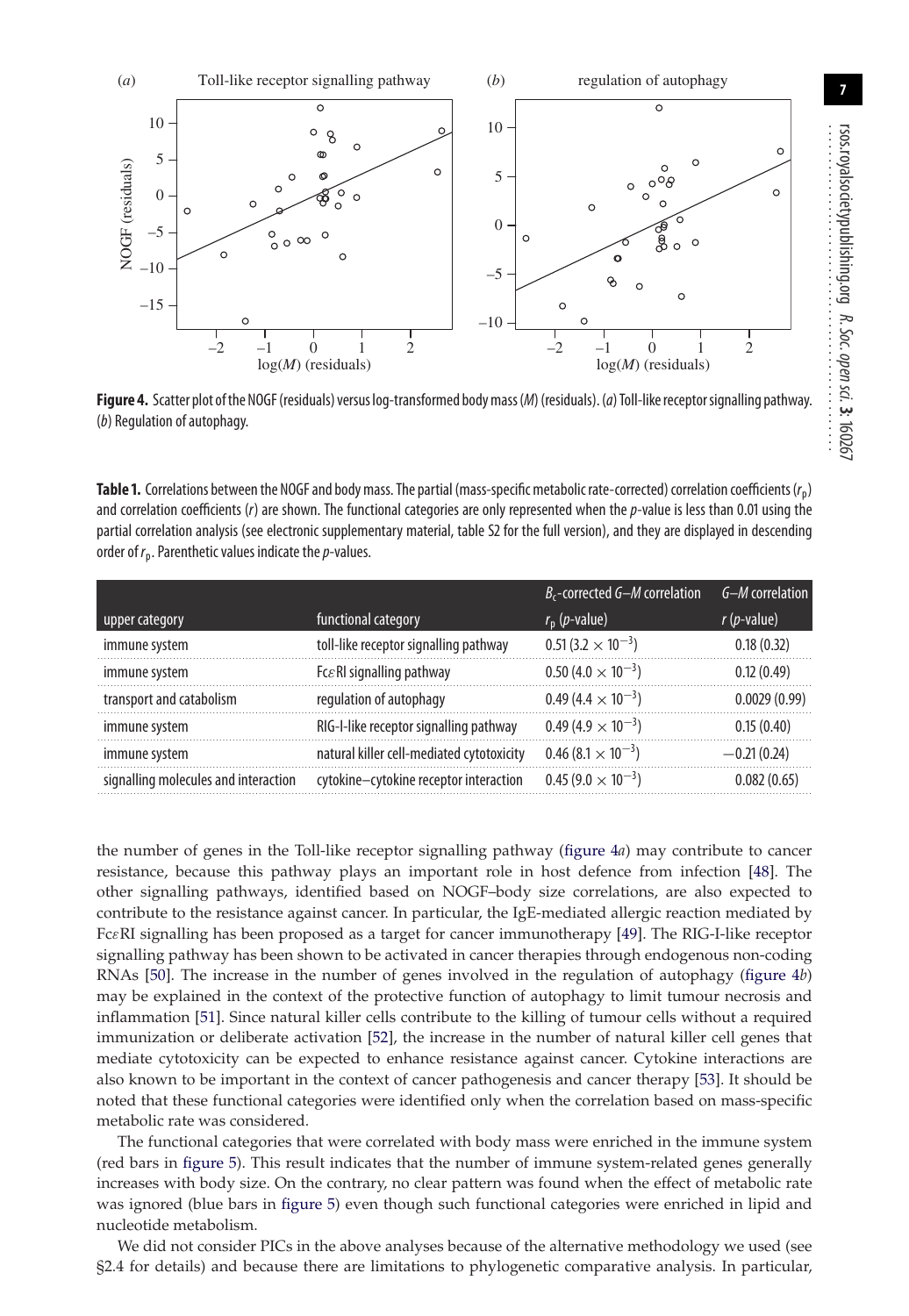

<span id="page-7-0"></span>**Figure 5.** Enrichment of functional categories correlated with body size. The blue bars and red bars indicate the case that mass-specific metabolic rate (*B*c) correction was not considered for evaluating the relationships between the NOGF and body mass (*M*) and the case that  $B_c$  correction was considered for evaluating NOGF– $M$  correlations, respectively.

phylogenetic comparative analysis assumes a Brownian motion-like evolution of biological traits on a phylogenetic tree with accurate branch lengths and may thus result in misleading conclusions. In addition, statistical power decreases when a dataset is reduced in size following phylogenetic corrections [\[54\]](#page-10-11). Despite these caveats, almost identical conclusions were obtained when PICs were considered (electronic supplementary material, table S3). Therefore, phylogenetic effects did not influence the outcome of this study.

## 4. Discussion

We comprehensively evaluated the gene-abundance hypothesis in the context of the metabolic rate hypothesis, and found that NOGF generally showed a negative correlation with body size. However, such associations were found to be artefactual due to the relationship between metabolic rate and body mass. In particular, the result of the NOGF–body size correlations was significantly different when the analysis was corrected for metabolic rate. Moreover, NOGF tended to be related to metabolic rate rather than to cancer. When evaluating the NOGF–body size relationships corrected for metabolic rate, we found that immune system-related genes increased with body size. A number of previous studies support the notion that gene functions identified based on metabolic rate-corrected NOGF–body size relationships are reasonable in the context of tumour suppression and cancer therapies. This result was obtained only when the metabolic rate was kept constant, indicating that cancer-related genes/functions could easily be overlooked when the difference in metabolic rate according to body size is not considered. These results emphasize the importance of metabolic rate in evaluating gene abundance–body size relationships.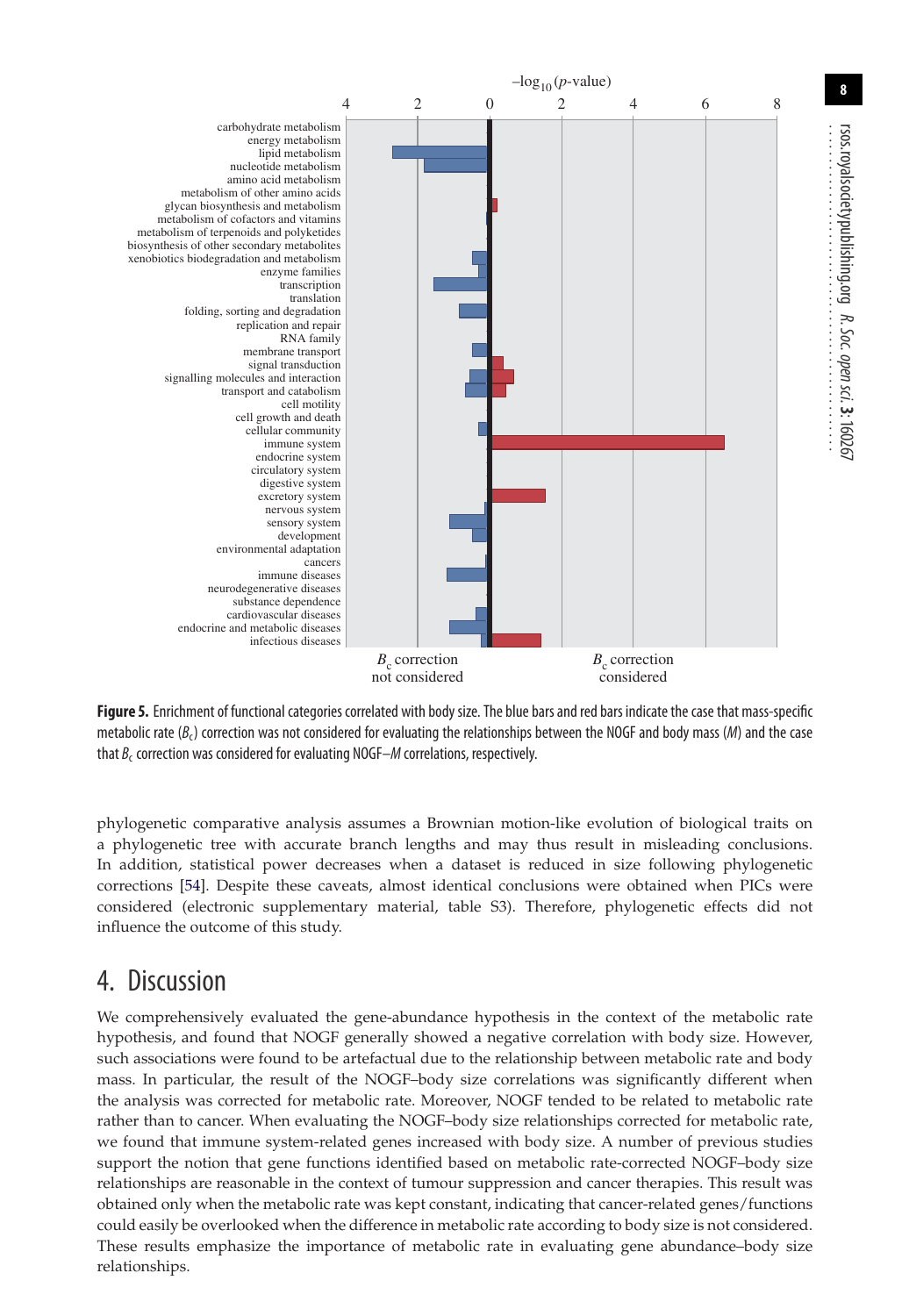**9**

In recent years, researchers in this area have focused on the genomes of large animal (e.g. whales [\[26\]](#page-9-21) and elephants [\[8\]](#page-9-6)) to test the gene-abundance hypothesis. However, such studies did not consider the effect of metabolic rate and therefore may provide misleading conclusions. Our results do not contradict those from previous studies because of the strong relationship between metabolism and cancer [\[10\]](#page-9-8); however, the NOGF–body size associations identified when the effect of metabolic rate was ignored should be considered in the context of the metabolic rate hypothesis rather than the gene-abundance hypothesis. Our results provide significant support for the gene-abundance hypothesis. In particular, we have shown that the hypothesis is supported in a broad range of mammals, even though previous studies have generally focused on large animal to small animal comparisons.

However, more careful analyses may be required in further studies. For example, our conclusion (the importance of immune system, in particular) is still debatable because we only performed correlation analyses. In this context, a multivariate analysis would be more appropriate. However, in this study we could not perform such an analysis because of the multi-collinearity that arises from the fact that there was gene overlap among functional categories. In fact, we were unable to calculate partial regression coefficients and associated *p*-values because of singularities in the generalized linear model. As mentioned in our previous study [\[30\]](#page-9-25), this is a particular problem in GO analysis. To resolve this problem, for example, we will need to define alternative (e.g. non-overlapping) functional categories (see below for details). Despite these limitations, the bulk of the experimental evidence supports our conclusions.

It should also be noted that we evaluated NOGFs–body size associations by assuming that the Peto's paradox is correct. However, ideally, we need to consider the relationship with actual cancer incidence rates in animals. In this study, we did not consider the actual cancer incidence rates because only limited data are available. However, recent studies have begun to investigate cancer rates in wildlife (e.g. reviewed in [\[55\]](#page-10-12)). The data on cancer risks obtained in these studies will be very useful in further studies. In addition to this, factors like lifespan, generation time and mutation rate are also different across species; however, because it is believed that these biological parameters are related to metabolic rate, a correction based on mass-specific metabolic rate may be the most useful one to remove most of the effects of these biological parameters [\[11](#page-9-9)[,13](#page-9-11)[,16](#page-9-13)[,56\]](#page-10-13). A critical review [\[57\]](#page-10-14) claims that Peto's paradox relies on several questionable assumptions, and it emphasizes the importance of organ-level comparisons rather than species-level comparisons in addressing the variation in cancer risk across tissues [\[58\]](#page-10-15). The differences in risk may be explained in terms of differences in the number of tissue cell divisions [\[58\]](#page-10-15) as well as differences in the robustness of cancer signalling networks [\[59,](#page-10-16)[60\]](#page-10-17).

Another consideration is that the definition of gene abundance is controversial. For simplicity, we have only considered the NOGF as an indicator of gene abundance. However, gene abundance could also be measured in terms of expression level, copy number and activity of functional genes. Indeed, a previous study reported that elephants show a higher expression level and copy number of TP53, compared to humans. It is also possible that the body-size-dependent metabolic rate can give rise to differences in gene expression and copy number, because the expression levels of (enzymatic) genes are also known to determine metabolic rate [\[61,](#page-10-18)[62\]](#page-10-19). Thus, the correction for metabolic rate may also be required when considering the relationships between body size and expression level, copy number and/or activity. We attempted to consider expression levels using gene expression data from various mammalian organs [\[63\]](#page-10-20); however, a comprehensive analysis was not possible because of the limited amount of data available. The measurement of gene abundance at the organ level using high-throughput techniques (e.g. microarray and RNA-Seq [\[64\]](#page-10-21)) should therefore be undertaken for a wide range of organisms in the future.

As is the case for other genome analysis studies, our study has some general limitations. For example, we only considered organisms for which genome sequences were completed and available; thus, our species selection was unintentionally biased. In this context, metagenomic techniques may help to complete the genomes of more organisms. Moreover, our findings depend significantly on the quality of genome annotation. The functional categories, defined by the KEGG BRITE Functional Hierarchy in this study, might be somewhat arbitrary (i.e. they depend on the opinions of database administrators). Computational frameworks may increase the quality of genome annotation in terms of protein function prediction (e.g. machine learning-based methods [\[65\]](#page-10-22)); they may also provide alternative definitions of functional categories. For example, computational methods based on the following frameworks may be useful; graph clustering or community detection of networks [\[66\]](#page-10-23), biosynthetic capability [\[67\]](#page-10-24), gene clusters and chemical transformation patterns [\[68,](#page-10-25)[69\]](#page-10-26).

Despite the limitations of our data analysis, these findings enhance our understanding of cancer evolution and tumour suppression mechanisms with respect to body size. Furthermore, they may be usefully applied in future research for estimating cancer-related genes and functions.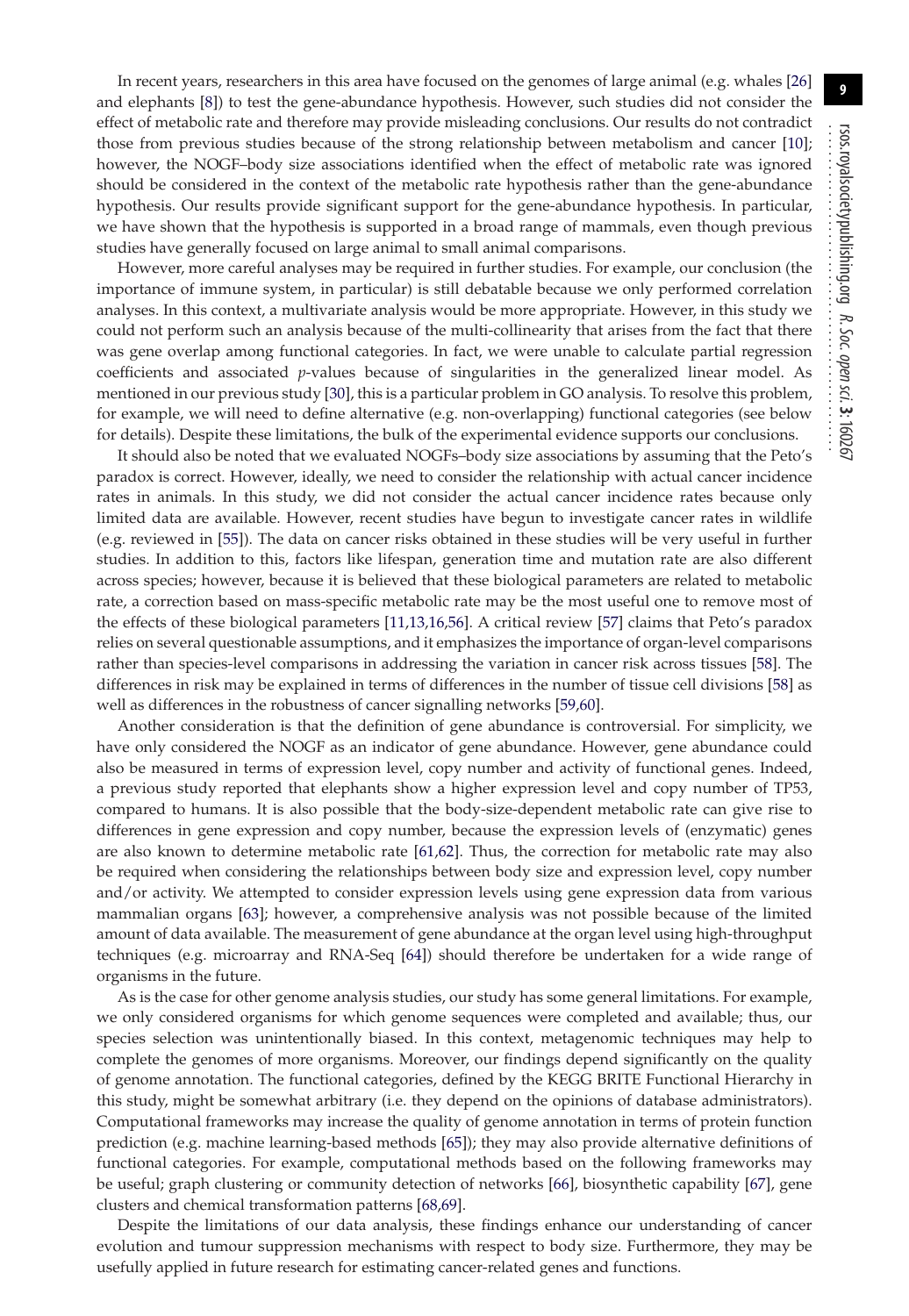Data accessibility. The datasets supporting this article have been uploaded as part of the electronic supplementary material. The datasets are also deposited at Dryad [\(http://dx.doi.org/10.5061/dryad.8j0kf\)](http://dx.doi.org/10.5061/dryad.8j0kf).

Authors' contributions. K.T. and M.I. conceived and designed the study, performed data analysis and drafted the manuscript. S.S.N. helped draft the manuscript. All authors prepared the data, interpreted the results and gave final approval for publication.

Competing interests. We have no competing interests.

Funding. This study was supported by a Grant-in-Aid for Young Scientists (A) from the Japan Society for the Promotion of Science (no. 25700030).

# References

- <span id="page-9-0"></span>1. Kitano H. 2004 Biological robustness. *Nat. Rev. Genet.***5**, 826–837. [\(doi:10.1038/nrg1471\)](http://dx.doi.org/10.1038/nrg1471)
- <span id="page-9-1"></span>2. Tian T, Olson S, Whitacre JM, Harding A. 2011 The origins of cancer robustness and evolvability. *Integr. Biol.* (*Camb*)*.***3**, 17–30. [\(doi:10.1039/c0ib00046a\)](http://dx.doi.org/10.1039/c0ib00046a)
- <span id="page-9-2"></span>3. Peto R, Roe FJ, Lee PN, Levy L, Clack J. 1975 Cancer and ageing in mice and men. *Br. J. Cancer* **32**, 411–426. [\(doi:10.1038/bjc.1975.242\)](http://dx.doi.org/10.1038/bjc.1975.242)
- <span id="page-9-3"></span>4. Nunney L, Maley CC, Breen M, Hochberg ME, Schiffman JD. 2015 Peto's paradox and the promise of comparative oncology.*Phil. Trans. R. Soc. B* **370**, 20140177. [\(doi:10.1098/rstb.2014.0177\)](http://dx.doi.org/10.1098/rstb.2014.0177)
- <span id="page-9-18"></span>5. Caulin AF, Maley CC. 2011 Peto's paradox: evolution's prescription for cancer prevention.*Trends Ecol. Evol.* **26**, 175–182. [\(doi:10.1016/j.tree.2011.01.002\)](http://dx.doi.org/10.1016/j.tree.2011.01.002)
- <span id="page-9-4"></span>6. Nagy JD, Victor EM, Cropper JH. 2007 Why don't all whales have cancer? A novel hypothesis resolving Peto's paradox. *Integr. Comp. Biol.* **47**, 317–328. [\(doi:10.1093/icb/icm062\)](http://dx.doi.org/10.1093/icb/icm062)
- <span id="page-9-5"></span>7. Kelleher FC, O'Sullivan H. 2014 Oxford and the savannah: can the Hippo provide an explanation for Peto's paradox?*Clin. Cancer Res.***20**, 557–564. [\(doi:10.1158/1078-0432.CCR-13-2010\)](http://dx.doi.org/10.1158/1078-0432.CCR-13-2010)
- <span id="page-9-6"></span>8. Abegglen LM *et al.*2015 Potential mechanisms for cancer resistance in elephants and comparative cellular response to DNA damage in humans. *JAMA* **314**, 1850. [\(doi:10.1001/jama.2015.13134\)](http://dx.doi.org/10.1001/jama.2015.13134)
- <span id="page-9-7"></span>9. Dang CV. 2015 A metabolic perspective of Peto's paradox and cancer.*Phil. Trans. R. Soc. B* **370**, 20140223. [\(doi:10.1098/rstb.2014.0223\)](http://dx.doi.org/10.1098/rstb.2014.0223)
- <span id="page-9-8"></span>10. Dang CV. 2012 Links between metabolism and cancer. *Genes Dev.***26**, 877–890. [\(doi:10.1101/gad.189365.112\)](http://dx.doi.org/10.1101/gad.189365.112)
- <span id="page-9-9"></span>11. Adelman R, Saul RL, Ames BN. 1988 Oxidative damage to DNA: relation to species metabolic rate and life span.*Proc. Natl Acad. Sci. USA* **85**, 2706–2708. [\(doi:10.1073/pnas.85.8.2706\)](http://dx.doi.org/10.1073/pnas.85.8.2706)
- <span id="page-9-10"></span>12. Gillooly JF, McCoy MW, Allen AP. 2007 Effects of metabolic rate on protein evolution. *Biol. Lett.***3**, 655–660. [\(doi:10.1098/rsbl.2007.0403\)](http://dx.doi.org/10.1098/rsbl.2007.0403)
- <span id="page-9-11"></span>13. Gillooly JF, Allen AP, West GB, Brown JH. 2005 The rate of DNA evolution: effects of body size and temperature on the molecular clock.*Proc. Natl Acad. Sci. USA* **102**, 140–145. [\(doi:10.1073/pnas.04077](http://dx.doi.org/10.1073/pnas.0407735101) [35101\)](http://dx.doi.org/10.1073/pnas.0407735101)
- <span id="page-9-12"></span>14. Savage VM, Gillooly JF, Woodruff WH, West GB, Allen AP, Enquist BJ, Brown JH. 2004 The predominance of quarter-power scaling in biology. *Funct. Ecol.***18**, 257–282. [\(doi:10.1111/j.0269-8463.](http://dx.doi.org/10.1111/j.0269-8463.2004.00856.x) [2004.00856.x\)](http://dx.doi.org/10.1111/j.0269-8463.2004.00856.x)
- <span id="page-9-36"></span>15. West GB, Woodruff WH, Brown JH. 2002 Allometric scaling of metabolic rate from molecules and mitochondria to cells and mammals.*Proc. Natl Acad. Sci. USA* **99**, 2473–2478. [\(doi:10.1073/pnas.](http://dx.doi.org/10.1073/pnas.012579799) [012579799\)](http://dx.doi.org/10.1073/pnas.012579799)
- <span id="page-9-13"></span>16. Speakman JR. 2005 Body size, energy metabolism and lifespan. *J. Exp. Biol.***208**, 1717–1730. [\(doi:10.](http://dx.doi.org/10.1242/jeb.01556) [1242/jeb.01556\)](http://dx.doi.org/10.1242/jeb.01556)
- <span id="page-9-14"></span>17. Banavar JR, Moses ME, Brown JH, Damuth J, Rinaldo A, Sibly RM, Maritan A. 2010 A general basis for quarter-power scaling in animals.*Proc. Natl Acad. Sci. USA* **107**, 15 816–15 820. [\(doi:10.1073/](http://dx.doi.org/10.1073/pnas.1009974107) [pnas.1009974107\)](http://dx.doi.org/10.1073/pnas.1009974107)
- 18. Kozłowski J, Konarzewski M, Gawelczyk AT. 2003 Cell size as a link between noncoding DNA and metabolic rate scaling.*Proc. Natl Acad. Sci. USA* **100**, 14 080–14 085. [\(doi:10.1073/pnas.2334605100\)](http://dx.doi.org/10.1073/pnas.2334605100)
- 19. Price CA, Enquist BJ, Savage VM. 2007 A general model for allometric covariation in botanical form and function.*Proc. Natl Acad. Sci. USA* **104**, 13 204–13 209. [\(doi:10.1073/pnas.0702242104\)](http://dx.doi.org/10.1073/pnas.0702242104)
- 20. Demetrius L, Tuszynski JA. 2010 Quantum metabolism explains the allometric scaling of metabolic rates. *J. R. Soc. Interface***7**, 507–514. [\(doi:10.1098/rsif.2009.0310\)](http://dx.doi.org/10.1098/rsif.2009.0310)
- <span id="page-9-15"></span>21. Takemoto K. 2015 Heterogeneity of cells may explain allometric scaling of metabolic rate. *Biosystems***130**, 11–16. [\(doi:10.1016/j.biosystems.2015.02.003\)](http://dx.doi.org/10.1016/j.biosystems.2015.02.003)
- <span id="page-9-16"></span>22. Vogelstein B, Papadopoulos N, Velculescu VE, Zhou S, Diaz LA, Kinzler KW. 2013 Cancer genome landscapes.*Science***339**, 1546–1558. [\(doi:10.1126/](http://dx.doi.org/10.1126/science.1235122) [science.1235122\)](http://dx.doi.org/10.1126/science.1235122)
- <span id="page-9-17"></span>23. Walker EJ*et al.*2012 Monoallelic expression determines oncogenic progression and outcome in benign and malignant brain tumors.*Cancer Res.***72**, 636–644. [\(doi:10.1158/0008-5472.CAN-11-2266\)](http://dx.doi.org/10.1158/0008-5472.CAN-11-2266)
- <span id="page-9-19"></span>24. Roche B, Sprouffske K, Hbid H, Missé D, Thomas F. 2013 Peto's paradox revisited: theoretical evolutionary dynamics of cancer in wild populations.*Evol. Appl.* **6**, 109–116. [\(doi:10.1111/](http://dx.doi.org/10.1111/eva.12025) [eva.12025\)](http://dx.doi.org/10.1111/eva.12025)
- <span id="page-9-20"></span>25. Roche B, Hochberg ME, Caulin AF, Maley CC, Gatenby RA, Misse D, Thomas F. 2012 Natural resistance to cancers: a Darwinian hypothesis to explain Peto's paradox. *BMC Cancer* **12**, 387. [\(doi:10.1186/1471-2407-12-387\)](http://dx.doi.org/10.1186/1471-2407-12-387)
- <span id="page-9-21"></span>26. Keane M *et al.*2015 Insights into the evolution of longevity from the bowhead whale genome.*Cell Rep.***10**, 112–122. [\(doi:10.1016/j.celrep.2014.12.](http://dx.doi.org/10.1016/j.celrep.2014.12.008) [008\)](http://dx.doi.org/10.1016/j.celrep.2014.12.008)
- <span id="page-9-22"></span>27. Katzourakis A, Magiorkinis G, Lim AG, Gupta S, Belshaw R, Gifford R. 2014 Larger mammalian body size leads to lower retroviral activity.*PLoS Pathog.* **10**, e1004214. [\(doi:10.1371/journal.ppat.1004214\)](http://dx.doi.org/10.1371/journal.ppat.1004214)
- <span id="page-9-23"></span>28. Loeb LA, Loeb KR, Anderson JP. 2003 Multiple mutations and cancer.*Proc. Natl Acad. Sci. USA* **100**, 776–781. [\(doi:10.1073/pnas.0334858100\)](http://dx.doi.org/10.1073/pnas.0334858100)
- <span id="page-9-24"></span>29. Park JY, An Y-R, An C-M, Kang J-H, Kim EM, Kim H, Cho S, Kim J. 2016 Evolutionary constraints over microsatellite abundance in larger mammals as a

potential mechanism against carcinogenic burden. *Sci. Rep.* **6**, 25246. [\(doi:10.1038/srep25246\)](http://dx.doi.org/10.1038/srep25246)

- <span id="page-9-25"></span>30. Takemoto K, Kawakami Y. 2015 The proportion of genes in a functional category is linked to mass-specific metabolic rate and lifespan.*Sci. Rep.* **5**, 10008. [\(doi:10.1038/srep10008\)](http://dx.doi.org/10.1038/srep10008)
- <span id="page-9-26"></span>31. Jones KE*et al.*2009 PanTHERIA: a species-level database of life history, ecology, and geography of extant and recently extinct mammals.*Ecology* **90**, 2648–2648. [\(doi:10.1890/08-1494.1\)](http://dx.doi.org/10.1890/08-1494.1)
- <span id="page-9-27"></span>32. Kanehisa M, Goto S, Sato Y, Kawashima M, Furumichi M, Tanabe M. 2014 Data, information, knowledge and principle: back to metabolism in KEGG. *Nucleic Acids Res.* **42**, D199–D205. [\(doi:10.](http://dx.doi.org/10.1093/nar/gkt1076) [1093/nar/gkt1076\)](http://dx.doi.org/10.1093/nar/gkt1076)
- <span id="page-9-28"></span>33. Ashburner M *et al.*2000 Gene ontology: tool for the unification of biology. *Nat. Genet.***25**, 25–29. [\(doi:10.1038/75556\)](http://dx.doi.org/10.1038/75556)
- <span id="page-9-29"></span>34. Huang DW, Sherman BT, Lempicki RA. 2009 Bioinformatics enrichment tools: paths toward the comprehensive functional analysis of large gene lists. *Nucleic Acids Res.***37**, 1–13. [\(doi:10.1093/nar/](http://dx.doi.org/10.1093/nar/gkn923) [gkn923\)](http://dx.doi.org/10.1093/nar/gkn923)
- <span id="page-9-30"></span>35. Felsenstein J. 1985 Phylogenies and the comparative method. *Am. Nat.***125**, 1–15. [\(doi:10.1086/284](http://dx.doi.org/10.1086/284325) [325\)](http://dx.doi.org/10.1086/284325)
- <span id="page-9-31"></span>36. Garland T, Harvey PH, Ives AR. 1992 Procedures for the analysis of comparative data using phylogenetically independent contrasts.*Syst. Biol.* **41**, 18–32. [\(doi:10.1093/sysbio/41.1.18\)](http://dx.doi.org/10.1093/sysbio/41.1.18)
- <span id="page-9-32"></span>37. Garland T, Bennett AF, Rezende EL. 2005 Phylogenetic approaches in comparative physiology. *J. Exp. Biol.***208**, 3015–3035. [\(doi:10.](http://dx.doi.org/10.1242/jeb.01745) [1242/jeb.01745\)](http://dx.doi.org/10.1242/jeb.01745)
- <span id="page-9-33"></span>38. Takemoto K. 2016 Habitat variability does not generally promote metabolic network modularity in flies and mammals. *Biosystems***139**, 46–54. [\(doi:10.1016/j.biosystems.2015.12.004\)](http://dx.doi.org/10.1016/j.biosystems.2015.12.004)
- <span id="page-9-34"></span>39. Läubli H, Balmelli C, Bossard M, Pfister O, Glatz K, Zippelius A. 2015 Acute heart failure due to autoimmune myocarditis under pembrolizumab treatment for metastatic melanoma. *J. Immunother. Cancer* **3**, 11. [\(doi:10.1186/s40425-015-0057-1\)](http://dx.doi.org/10.1186/s40425-015-0057-1)
- 40. Elad S, Zadik Y, Zeevi I, Miyazaki A, de Figueiredo MAZ, Or R. 2010 Oral cancer in patients after hematopoietic stem-cell transplantation: long-term follow-up suggests an increased risk for recurrence.*Transplantation* **90**, 1243–1244. [\(doi:10.1097/TP.0b013e3181](http://dx.doi.org/10.1097/TP.0b013e3181f9caaa) [f9caaa\)](http://dx.doi.org/10.1097/TP.0b013e3181f9caaa)
- <span id="page-9-35"></span>41. Zendehdel K, Nyrén O, Ostenson C-G, Adami H-O, Ekbom A, Ye W. 2003 Cancer incidence in patients with type 1 diabetes mellitus: a population-based cohort study in Sweden. *J. Natl Cancer Inst.* **95**, 1797–1800. [\(doi:10.1093/jnci/djg105\)](http://dx.doi.org/10.1093/jnci/djg105)